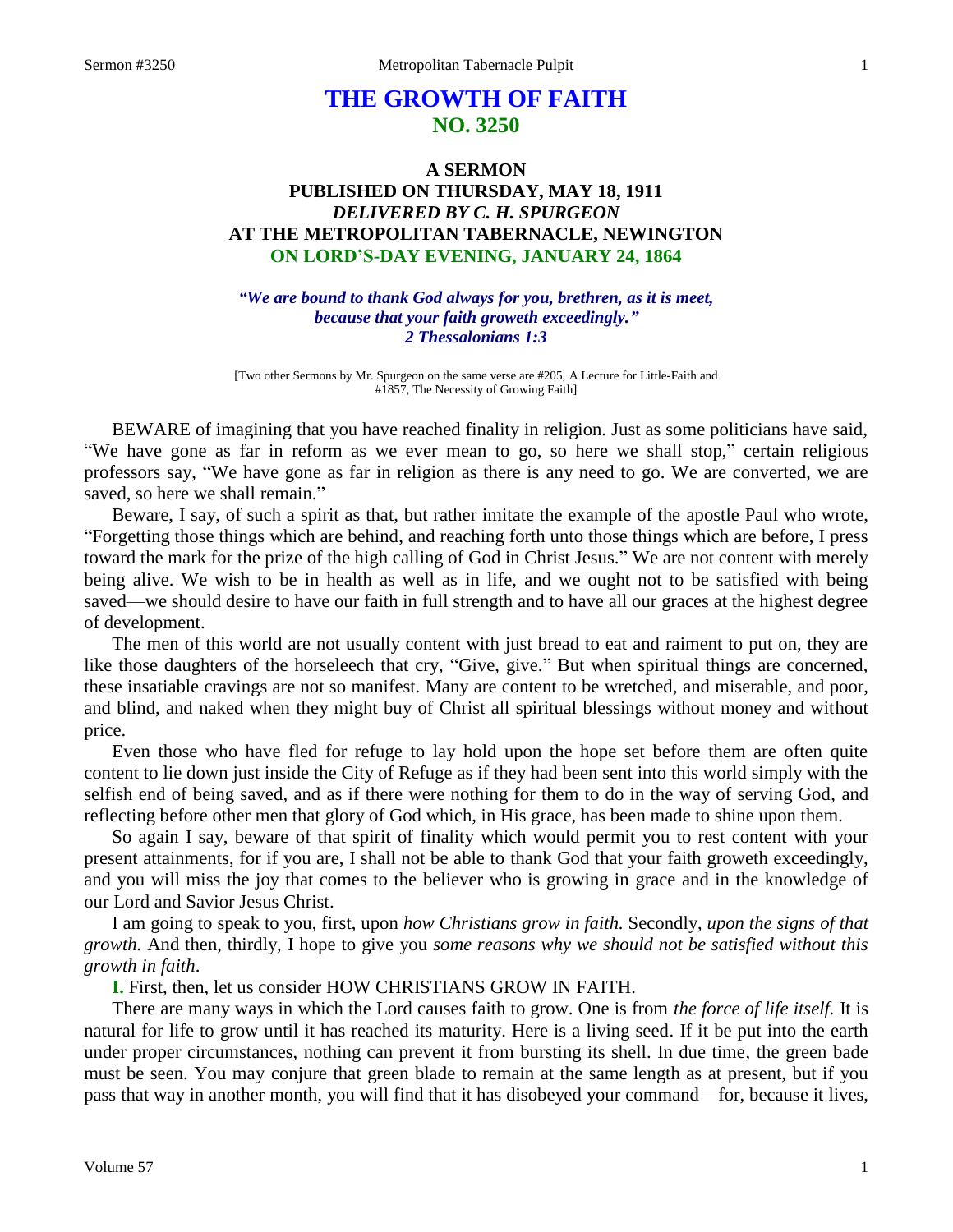it must grow. And if you should continue to visit it until it bends its head in the ripeness of autumn, you would see that it, must, by the very law of its nature, still keep on growing.

It is the same with us—the anatomist will tell you that every part of the infant's body is so prepared that it can grow—there is provision for the growth of every organ and every limb so that, slowly and without difficulty, the whole shall be developed into a full-grown man. It is life that grows.

Put a bar of iron into the best soil that you can find—water it, and fertilize it, and let the genial sun shine upon it—but never a leaf or a rootlet will you find upon it, for it is dead. It is not so with the Christian man. Because of the life that is in him, he must grow. You who are the living branches in the living Vine prove it by your growth. You who are the children of God should increase in wisdom and stature, and go on from strength to strength until you appear in Zion before God.

If your faith is as feeble now as it was twenty years ago, if you have not made any spiritual advance during the last ten years, you ought very gravely to question whether you have any spiritual life at all. You may not be able to see the growth, but there must be growth if there is life. There are some plants in which the unseen growth is more valuable than that which is visible—the gardener prizes the potatoes that are underground more than the tops that everyone can see. But with the Christian, there must be both the visible growth in zeal and good works—the hidden growth in his deep humility and communion with his Lord in secret. So the force of life within produces growth.

There are certain circumstances under which believers especially grow, and *they grow in faith by the exercise of faith*. See the blacksmith's boy when he first tries to swing his father's big hammer—how soon he gets tired. But ask the smith whether his arms ache—"Oh, no!" he says, "I have made too many horseshoes for that." Exercise has developed his muscles and strengthened his sinews to such an extent that the bringing down of that big hammer with a merry ring is but child's play to him.

So the young Christian, when he begins to exercise faith, can perhaps only imitate him who said, "Lord, I believe, help thou mine unbelief." But speak to him some years later, when his faith has been much exercised, and then you will find that he has grown more like Abraham, who "staggered not at the promise of God through unbelief; but was strong in faith, giving glory to God; and being fully persuaded that, what he had promised, he was able also to perform."

You know that if you let your arm lie unused, in time you will be unable to use it, like the Indian fakir who holds up his hand in the air until he has lost all power of moving it. So a man may keep his faith unused until it can scarcely be called faith at all—therefore mind that your faith is kept in full exercise for so only will it grow.

Christians also *grow in faith by holy walking*. Living with Jesus—and to live with Him we must be consistent in holiness—we get to know Him better and to trust Him more. It is said of some men that "the better they are known, the less they are trusted," but it is not so with the Lord Jesus Christ. Two cannot walk together except they be agreed, but if there is an agreement between our life and the character of Christ, and we are, by grace, enabled to walk scrupulously in the path of integrity, our faith will grow stronger and stronger as we get to know more of Christ.

Sinning is most injurious to faith. I think it is Brookes who said that "either sinning will kill our assurance or our assurance will kill our sinning." Sin indulged will prevent the full assurance of faith and even a little sin will do this. Have you ever had a small stone in your boot? If so, and you have tried to walk, you have found it very uncomfortable travelling. If you have a tiny splinter of wood beneath your nail, you know how painful it is—you get it extracted as soon as you can, lest you should lose your finger, or even your hand. Beware of little sins, beloved, for they will keep all comfort out of your life and effectually hinder the growth of your faith.

Another way of helping faith to grow is *by a diligent use of Gospel ordinances*. There are some of you who are very lax in this respect. Some who come to the Tabernacle twice on the Lord's-day do not come at all during the week. Your bodies would not grow strong if you only fed them once a week—and it is the same with your souls. Prayer meetings are most soul-fattening ordinances.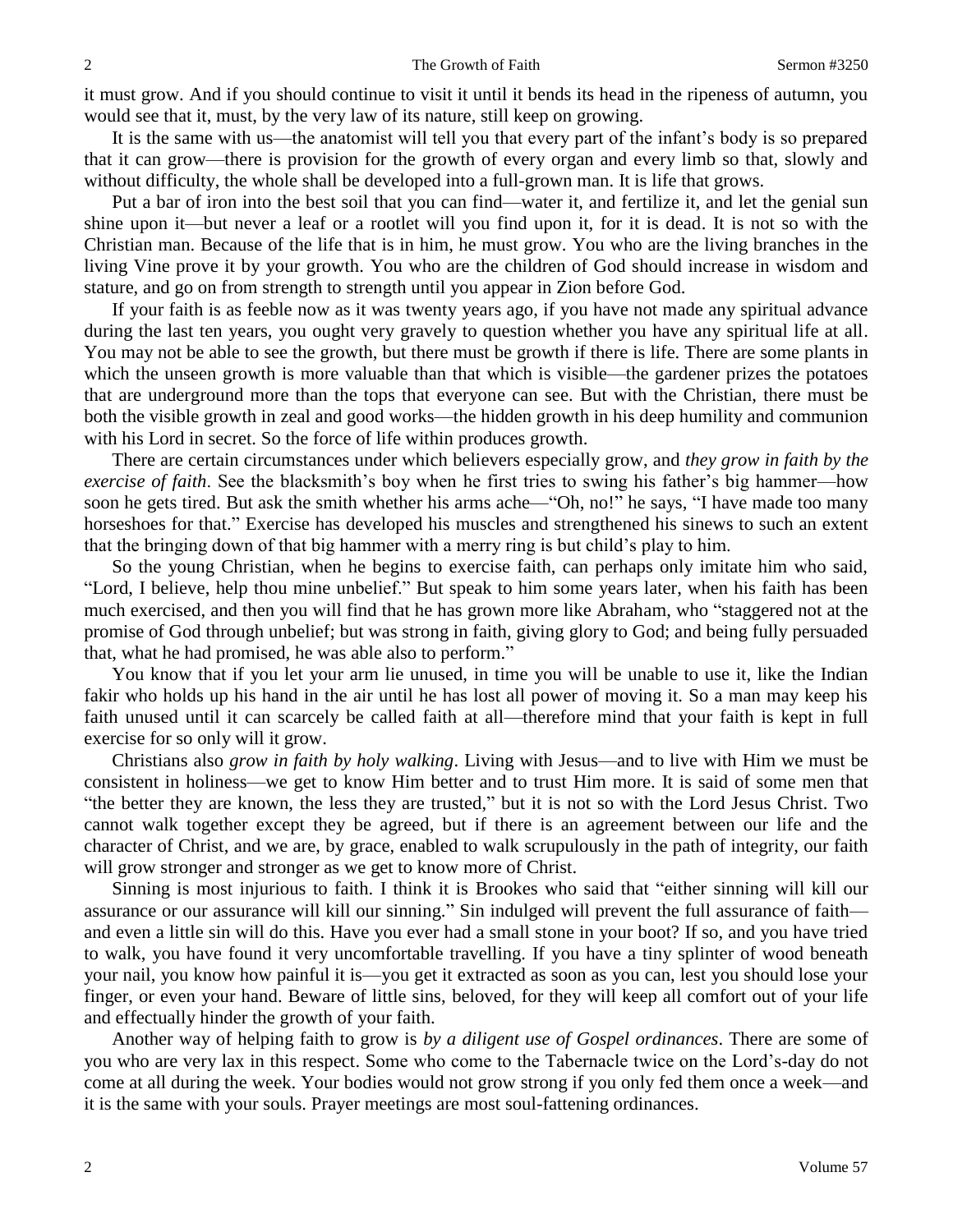#### Sermon #3250 The Growth of Faith 3

Many of us can testify that at such gatherings, we have often been able to say, "This is none other but the house of God, and this is the gate of heaven." I do not expect to see you all at the prayer meetings, for some of you have home and business duties requiring your attention and these must not be neglected. Still, there are many more of you who might come if you would.

And while I am speaking of ordinances, I must not forget that very precious one of the Lord's supper, nor its companion, believers' baptism. Both of these are exceedingly helpful to the Christian, and all the means of grace help the growth of faith and every other virtue. Of course I include the private as well as the public means of grace.

Private prayer is like a conservatory in which God's plants grow very rapidly. Christians need a temperature higher than this world can give them—they are rare exotics, plants of heavenly birth, and they need divine warmth before they can blossom and bring forth fruit unto perfection, and this can only be obtained by private prayer, secret fellowship with Christ, and devout meditation upon the Scriptures.

I will only further say, upon this point, that *a Christian may expect to grow in faith the more troubles he has*. If you have ever been at sea in a storm and noticed how unconcerned about it the weather-beaten sailors have been, you must have realized that it was because they had been hardened in many a tempest that they could so calmly go on with their duties while you and other landsmen were in dread of sinking, or longing for the end of the voyage.

Storms help to make the sailors sturdy—and trials help to make Christians strong in faith and in every other grace. Damascus blades have to be annealed and those who are to be like a sharp sword in the Lord's hand will have to pass through the fire. The more the wind blows, the firmer will the oak's roots grip the soil.

> *"March winds and April showers Bring forth May flowers;"—*

and you, as Christians, must have your stormy times and your rainy days if you are to bring forth the flowers of grace and the fruit of the Spirit.

You will probably grow more in the cloudy and dark day of adversity than you will while the sun of prosperity is shining brightly upon you. So be of good courage, beloved, under the most adverse circumstances, for they are working for your lasting good.

**II.** I will not say more about how Christians grow in faith. But in the second place, I will try to point out SOME OF THE MARKS AND EVIDENCES OF THAT GROWTH.

First, however, let me say that *swelling is not necessarily growing*. We know some people who seem to fancy that they have grown in grace because they have such big notions as to their own attainments. They evidently imagine that they are the people and that wisdom will die with them. We never like to see a child with too big a head, for we fear it is only an indication of disease, and not a sign of health. And we fear that many professors of religion are suffering in a similar fashion. They know too much, for they are wise above what is written and are not content to be teachable, and sit as little children at the feet of Jesus, the Great Teacher.

But there is such a thing as true growing and this can be seen in various ways. First, if you are growing in faith, *Christ becomes increasingly precious to you.* Perhaps you walked by a park one day and you said to yourself, "That is a very pretty place." Possibly the next time you went that way, somebody said to you, "I should not wonder if that estate should belong to you some day," and that made you take a much more personal interest in it.

By and by, the owner died and you learned that he had left the estate to you. How greatly your interest in it increased then, and how much more you valued the mansion, the park, the gardens, and everything belonging to the estate!

In like manner, Christ was precious to me when I first began to hope that He might one day be mine, He was more precious to me when I first realized that He really was mine, and the more fully I am assured of my interest in Him, the more precious does He become to me. This is the best test I can give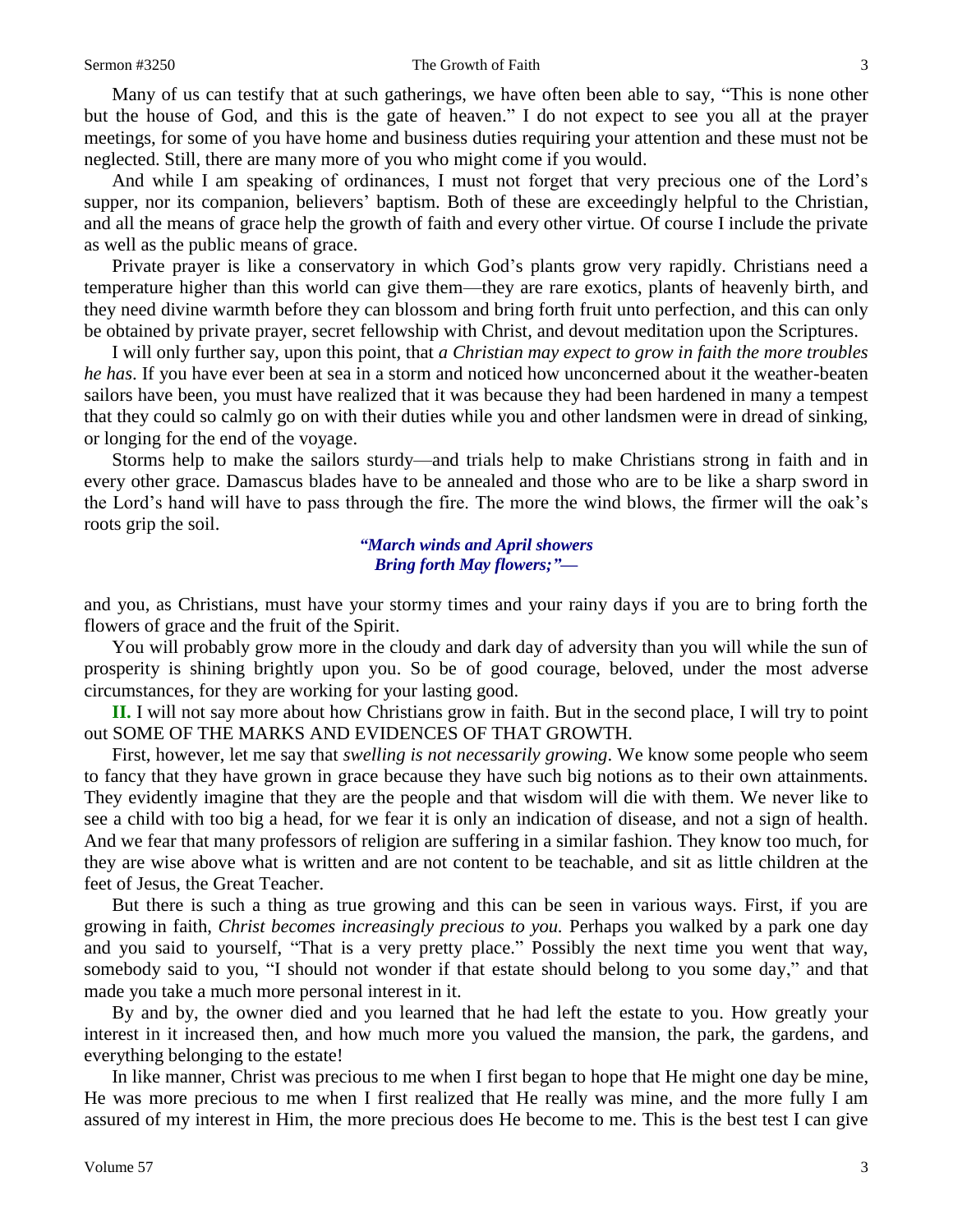you, beloved—the most accurate thermometer by which you can ascertain the rise or fall of your spiritual temperature—Is Christ Jesus more precious to you than He ever was before? If so, then I am bound to thank God always for you, brethren, because your faith groweth exceedingly.

Further, if you are growing in faith, *you want to be more like Christ* and you are more and more dissatisfied with yourself because you are so little like Him. You are longing to be so completely conformed to His image that all the virtues of His character shall be reflected and reproduced in you. It is a sure proof of genuine faith in Christ that it produces likeness to Him—and growth in faith is good evidence of growth in likeness to Him.

Are you more like Christ than you were years ago, or do you desire above everything else to be more and more like Him? If so, my brother or sister, I feel confident that you are growing in faith, and I thank God that it is so.

> *"Lord, if Thou, Thy grace impart, Poor in spirit, meek in heart, I shall as my Master be, Rooted in humility."*

Another evidence of growing in faith is that *the promises become more consolatory to us*, and our heart and mind are kept more restful under their gracious influence. On board ship, though the vessel may rock and reel, and turn whichever way the helmsman may guide, the faithful needle always points to the pole. And it is the same with the true Christian.

### *"Let cares like a wild deluge come, And storms of sorrow fall,"—*

his faith still points to heaven, his trust is fixed on Jesus. Whatever else may move, he remains firm and steadfast, and he cries as David did when he was hunted by Saul as a partridge upon the mountains, "My heart is fixed, O God, my heart is fixed: I will sing and give praise."

I do not know whether your experience is similar to mine, but I find myself, on the whole, more equable in spiritual things than I used to be. When one has known the Lord for fourteen years, one can look back over a considerable period, and taking such a survey as that, I can discover certain times when I had great bursts of exhilaration, great heights of holy joy, followed by deep sinking of spirit and utter prostration of soul.

I have both those experiences still at times, but not often either of them now. On the whole, I find my soul calmly and quietly resting upon the promises of God—neither unduly delighted at the prospect of the joys of heaven nor too much depressed by the cares of the world, the responsibilities of my ministry, or the sin that still troubles me, but just simply resting upon the rock Christ Jesus, having few doubts and fears, and comforting assurance of salvation, but not so much of the ecstatic rapture that was one of the characteristics of my early faith.

I suppose that this is the condition of many Christians and I am inclined to regard it as one of the evidences of growth in grace when we become more equable in our spiritual temperament. Children are very much excited over matters which a full-grown man scarcely notices. And the spiritual child is swayed here and there by many winds which have little or no effect upon one who has come to the full stature of a man in Christ Jesus.

*Love to the saints* is another choice and clear proof of the growth of faith. In the verse from which our text is taken, Paul thanks God, "as it is meet," for the two graces which he perceives in the church of the Thessalonians—"because that your faith groweth exceedingly, and the charity (or love) of every one of you all toward each other aboundeth." So love to the saints is thus linked with the growth of faith.

We need far more true Christian love toward one another, though probably we have less cause for complaint in that respect than most other communities have, for we have learned the blessedness of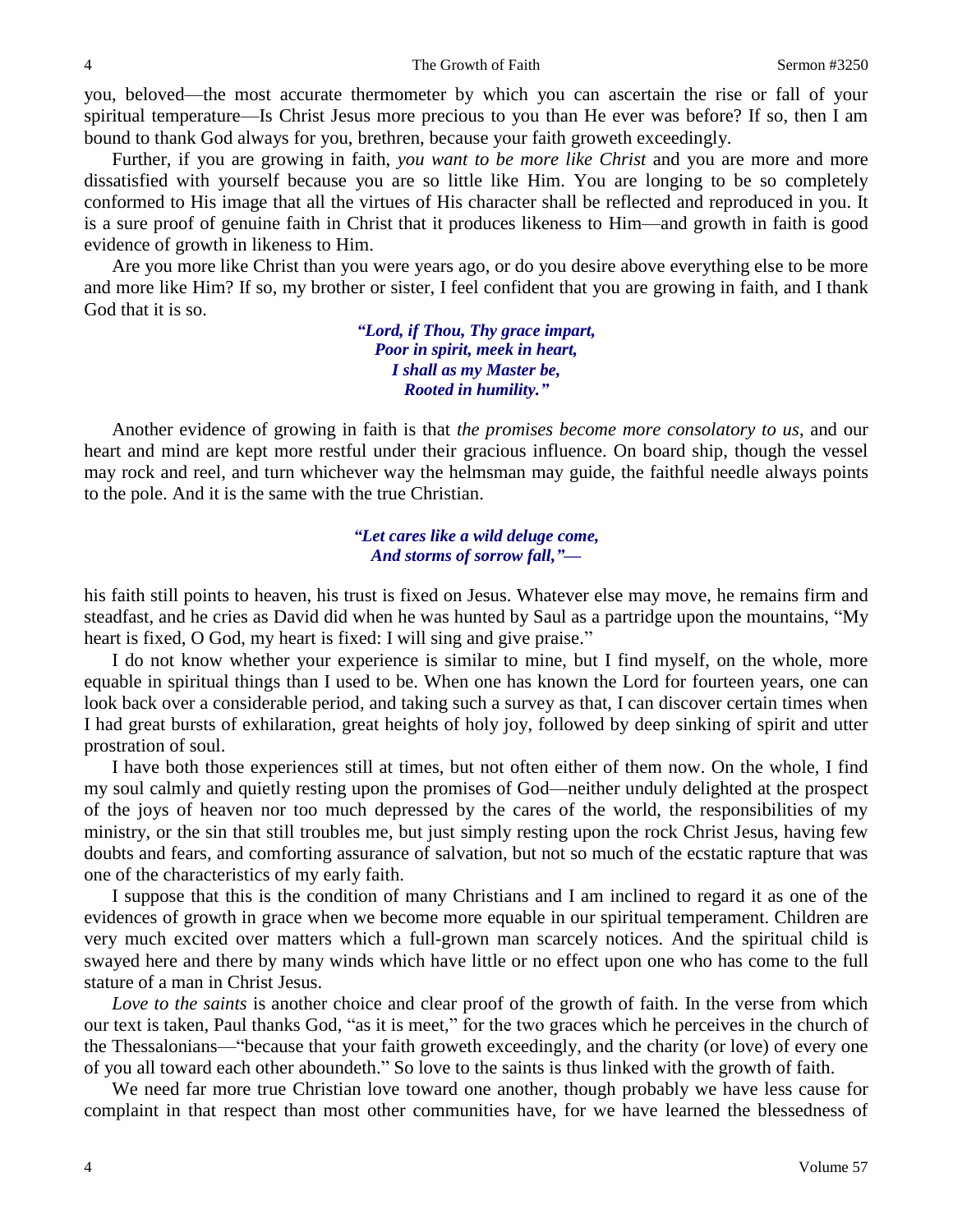dwelling together in unity. In some of our churches there is still far too much caste feeling, too much bowing down before rank and fashion.

I met the other day with a pretty story concerning Philip Henry, the father of Matthew Henry, the commentator. He wanted to marry the daughter of a gentleman who was one of his hearers. The father of the young lady said to her, "I have no personal objection to Mr. Henry. He is a good man, a Christian gentleman, but I do not know where he came from, so I cannot consent to your marriage with him."

"Well, father," said the young lady, "though we don't know where he came from, we do know where he is going, and I would like to go there with him." When I meet a genuine Christian, I may not know where he came from. He may have sprung, as men say, from the dunghill, his parents may have been the poorest of the poor, but what does that matter? I know where he is going and that is a much more important consideration. He is going to the upper house where there are many mansions.

He is going to the upper house where there are many mansions. He is going to the palace of the great King eternal, immortal, invisible, where the princes of the blood-royal are forever to bask in the sunshine of the presence of the King of kings and Lord of lords, and I would like to go with him that I may form one of the blessed company.

Never mind the corduroy or the fustian that the man may wear, or the cotton or calico of the poor woman—I love them as brethren and sisters in Christ and I want to go to the heaven whither they are bound. The real test of a man's nobility is not, "Whence did he come?" but "Whither is he going?" If he is going where the people of God are going, if God is his Father, and Jesus Christ is his Savior—and the Holy Spirit is his Guide and Counselor—if heaven is the haven whither he is bound, it will be one of the proofs that your faith is growing if you feel an intense love for him and wish to share with him all the blessings of the covenant of grace in time and throughout eternity.

Another sign of the growth of faith is *the growth of zeal*. I cannot see a man's faith, but I can see the evidences that it is growing when I perceive how zealous he is in all good works for his Lord. When a train travels at a very rapid rate, the axles grow hot—and the greater the speed, the greater is the heat that is generated by the friction.

And in like manner, the more rapidly a man travels in the path of a divine life by faith, the greater is the earnestness which he displays in the service of Christ. Do you care but little for the souls of those around you? Are you not doing all that you can to bring glory to God by the extension of the kingdom of Christ amongst the sons of men? Then we cannot thank God that your faith is growing exceedingly.

Indeed, there is grave cause to fear whether you do possess the faith of God's elect if this evidence is lacking. Remember that question of the apostle James, "What doth it profit, my brethren, though a man say he hath faith, and have not works?" And his very emphatic answer—"Faith, if it hath not works, is dead, being alone."

I find it well to often adopt those lines of Dr. Watts, and would advise you to do the same,—

*"Awake my zeal, awake my love, To serve my Savior here below, In works which perfect saints above, And holy angels cannot do.*

*Awake my charity, to feed The hungry soul, and clothe the poor: In heaven are found no sons of need, There all these duties are no more."*

And the more faith you have, *the more liberality will you display*. I do not wonder that some people give so little to the cause of God—they give only as much (or as little) as they believe. It is said that Dean Swift, preaching from that text, "He that hath pity upon the poor lendeth unto the LORD,: and that which he hath given will he pay him again," made this characteristic commencement to his sermon—"If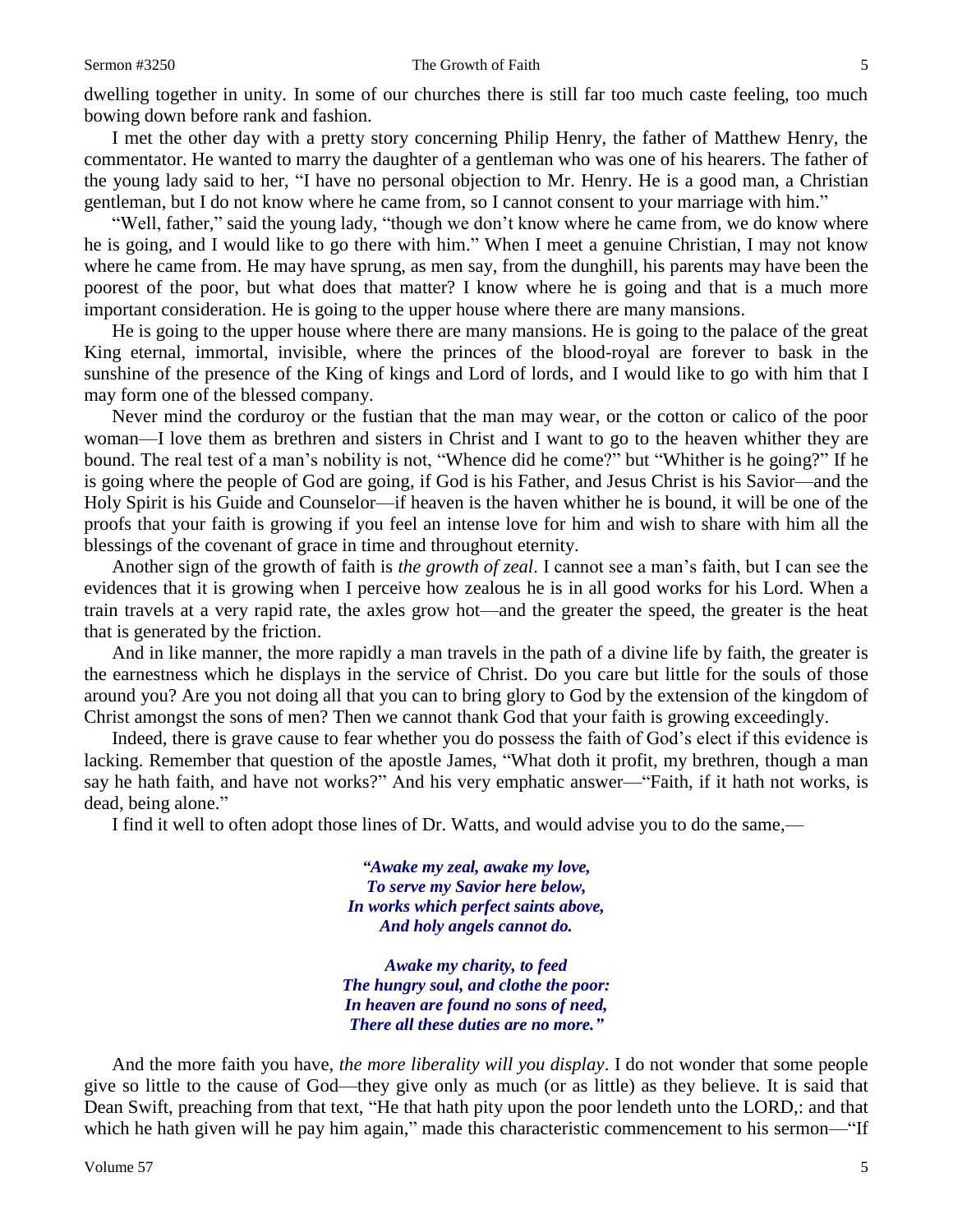you like the security, down with the dust!" It seems as if there are many people, nowadays, who do not like the security, for they keep their "sordid dust" to themselves, hoarding it up for those who come after them to scatter as they please.

But the more a man believes in the security of godliness, the more will he give to the poor, and to the cause of Christ, and to every worthy object that he can help. After all, the great stimulant to Christian liberality is that which Paul used when he wrote to the Corinthians, "Ye know the grace of our Lord Jesus Christ, that, though he was rich, yet for your sakes he became poor, that ye through his poverty might be rich." Or that which the Master Himself used with His disciples, "Freely ye have received, freely give."

If I were to try to tell you all the good which growth in faith will do to us, I should need to keep you here all night. I was much struck with a remark that I read the other day, to the effect that faith may be compared to the gastric juice in the stomach. When that solvent is in a healthy state, all the food that is eaten is properly dissolved and digested—and then the entire man becomes healthy from head to foot. But if anything should be amiss with this necessary fluid, then everything will go wrong.

So, a growing faith is essential to a healthy spiritual life. Let faith be in increasingly vigorous exercise, then the whole life will benefit. But let faith become feeble and inactive, then the whole of your spiritual being will be weakened and injured. I will even dare to say that faith affects heaven, and earth, and hell. If you have but little faith, you cannot tread the world beneath your feet, nor laugh at its troubles, nor smile at its cares.

If you have but little faith, you cannot open the windows of heaven, you cannot bring down a blessing from God. Even hell itself feels the influence of your faith. Satan trembles when he knows that your faith is firm and strong. But if it is tottering and trembling, then he sounds the note of triumph and seeks to lead his hosts on to make a full end of you because you are beginning to relax your grip of your shield.

It was not without good reason that Paul wrote to the Ephesians, "Above all, taking the shield of faith, wherewith ye shall be able to quench all the fiery darts of the wicked." And to the Hebrews, "Cast not away therefore your confidence, which hath great recompense of reward." The Lord grant that we may always have cause to thank Him because your faith groweth exceedingly!

**III.** I intended, before closing my discourse, to give you SOME REASONS WHY WE SHOULD NOT BE SATISFIED WITHOUT THIS GROWTH IN FAITH, but my time has almost gone and I hope I have already said enough to prove to you the urgent need of an ever-growing faith. For your own soul's sake, for your own happiness and usefulness, for Christ's sake, for sinners' sake, for the church's sake, if you would adorn the doctrine of God your Savior in all things, if you would be a blessing to your day and generation, if you would bring into the fold of the good Shepherd the lost sheep and lambs that are wandering away from Him, cry continually to Him, "Lord, increase our faith."

I have only time for just a word or two with you who have no faith at all. Sad must be the reflections of those of you here who are not believers in the Lord Jesus Christ. What can you mean by such sinful folly? The Son of God has come from heaven to earth seeking the lost—and yet you do not believe in Him though you are amongst the lost! A proclamation of liberty is made to you who are slaves to sin and Satan—yet you will not accept the emancipation which would be so great a blessing to you!

Christ Jesus came into the world to save sinners and you have been told, over and over again, that if you will but trust Him, you shall be saved even though you are among the chief of sinners. Yet you will not believe in Him! O soul, why will you not trust in Jesus? Is He not worthy of your confidence? Where will you find anyone else in all the world who so richly deserves to be trusted?

No happy or miserable feelings are needed to fit you for believing in Him—no meritorious deeds, no gifts of alms are required as a preparation for faith in Him. Jesus Christ can save you just as you are if you will but trust Him—so trust Him now with your whole heart and you shall be saved. Trust to Him as completely as the drowning man trusts to the lifeboat or the life buoy—if he tried to swim to land he would be lost—his only hope of being saved is in trusting to a power greater than his own.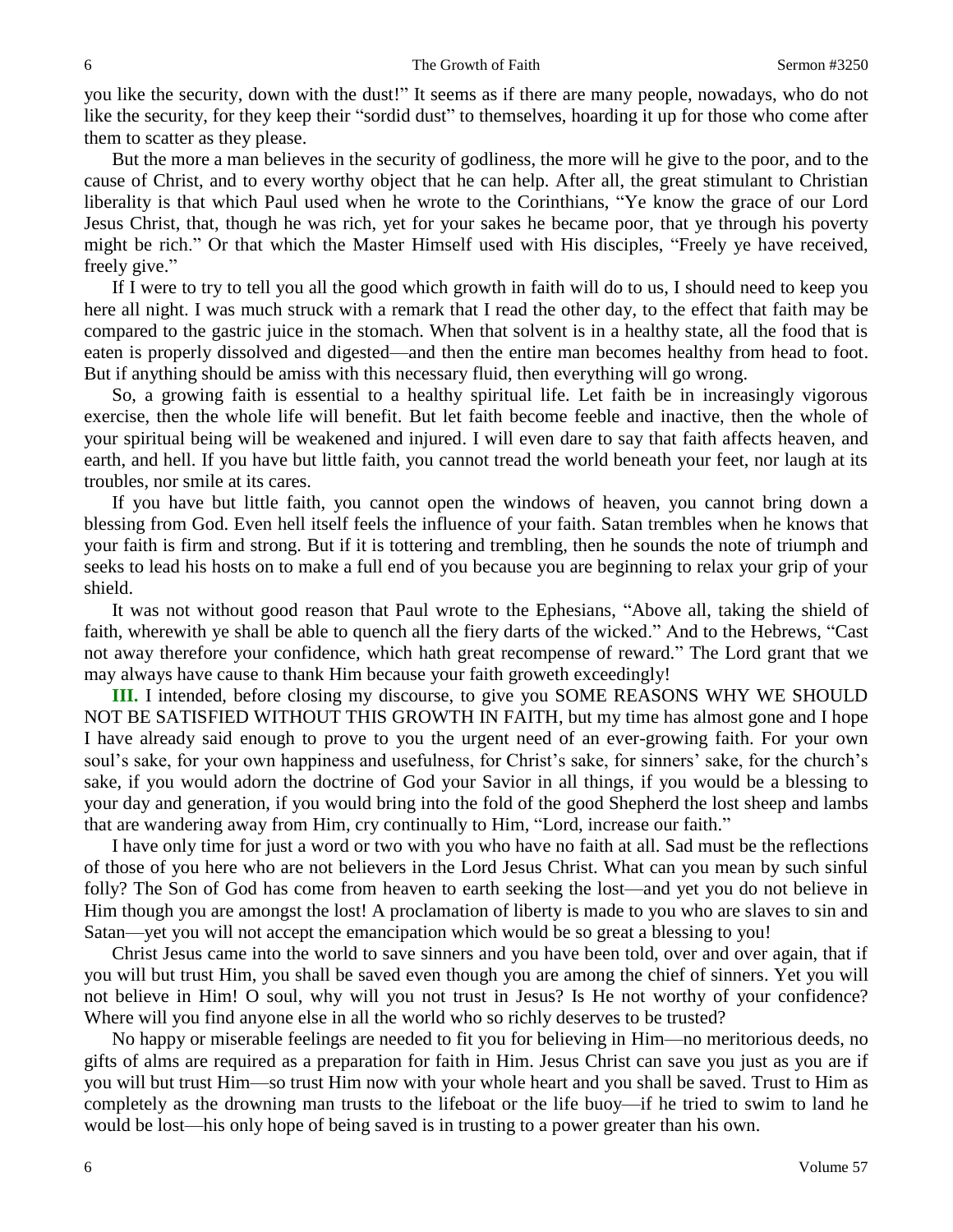#### Sermon #3250 The Growth of Faith 7

It is just so with you, sinner. You are powerless to save yourself, but all power in heaven and in earth has been committed to Christ—He is mighty to save, therefore trust Him to save you. Rest wholly upon what He is as the Christ of God, the anointed and appointed Savior, and upon what He has done upon Calvary's cross to save all who believe in Him, and you shall be saved this very hour. Trust Jesus here and now and you shall be saved here and now, and to God shall be all the glory forever and ever. Amen.

## **EXPOSITION BY C. H. SPURGEON**

### *GENESIS 22:1-19*

**Verse 1.** *And it came to pass after these things, that God did tempt—*[See Sermon #2223, Abraham's Trial—A Lesson For Believers]

That is, "God did test or try"—

**1-2.** *Abraham, and said unto him, Abraham: and he said, Behold, here I am. And He said, Take now thy son,*

"But Lord, I have two sons, Ishmael and Isaac."

**2.** *Thine only son,*

"But Lord, both Ishmael and Isaac are my sons, and each of them is the only son of his mother."

**2.** *Isaac, whom thou lovest,*

See how definitely God points out to Abraham the son who is to be the means of the great trial of his father's faith—"Take now thy son, thine only son Isaac, whom thou lovest,"—

**2.** *And get thee into the land of Moriah; and offer him there for a burnt offering upon one of the mountains which I will tell thee of.* 

It was usually the way, in God's commands to Abraham, to make him sail under sealed orders. When he was first bidden to leave his country, and his kindred, and his father's house, he had to go to a land that God would show him. They have true faith who can go forth at God's command, not knowing whither they are going. So Abraham did, and now the Lord says to him, "Take Isaac, and offer him for a burnt offering upon one of the mountains which I will tell thee of."

**3.** *And Abraham rose up early in the morning,—*

Obedience should be prompt. We should show our willingness to obey the Lord's command by not delaying. "Abraham rose up early in the morning,"—

**3.** *And saddled his ass, and took two of his young men with him, and Isaac his son, and clave the wood for the burnt offering, and rose up, and went unto the place of which God had told him.* 

All the details are mentioned, for true obedience is very careful of detail. They who would serve God aright must serve Him faithfully in little things as well as in great ones. There must be a saddling of the ass, a calling of the two young men as well as Isaac, and a cleaving of the wood for the burnt offering.

We must do everything that is included in the bounds of the divine command, and do it all with scrupulous exactness and care. Indifferent obedience to God's command is practically disobedience. Careless obedience is dead obedience, the heart is gone out of it. Let us learn from Abraham how to obey.

**4.** *Then on the third day Abraham lifted up his eyes, and saw the place afar off.* 

His was deliberate obedience. He could bear suspense, thinking over the whole matter for three days, and setting his face like a flint to obey his Lord's command.

**5.** *And Abraham said unto his young men, Abide ye here with the ass; and I and the lad will go yonder and worship, and come again to you.* 

Abraham did not deceive the young men, he believed that he and Isaac would come to them again. He believed that, though he might be compelled to slay his son, "God was able to raise him up, even from the dead; from whence also he received him in a figure." Abraham bade the young men stay where they were. They must not see all that he was to do before the Lord. Oftentimes, our highest obedience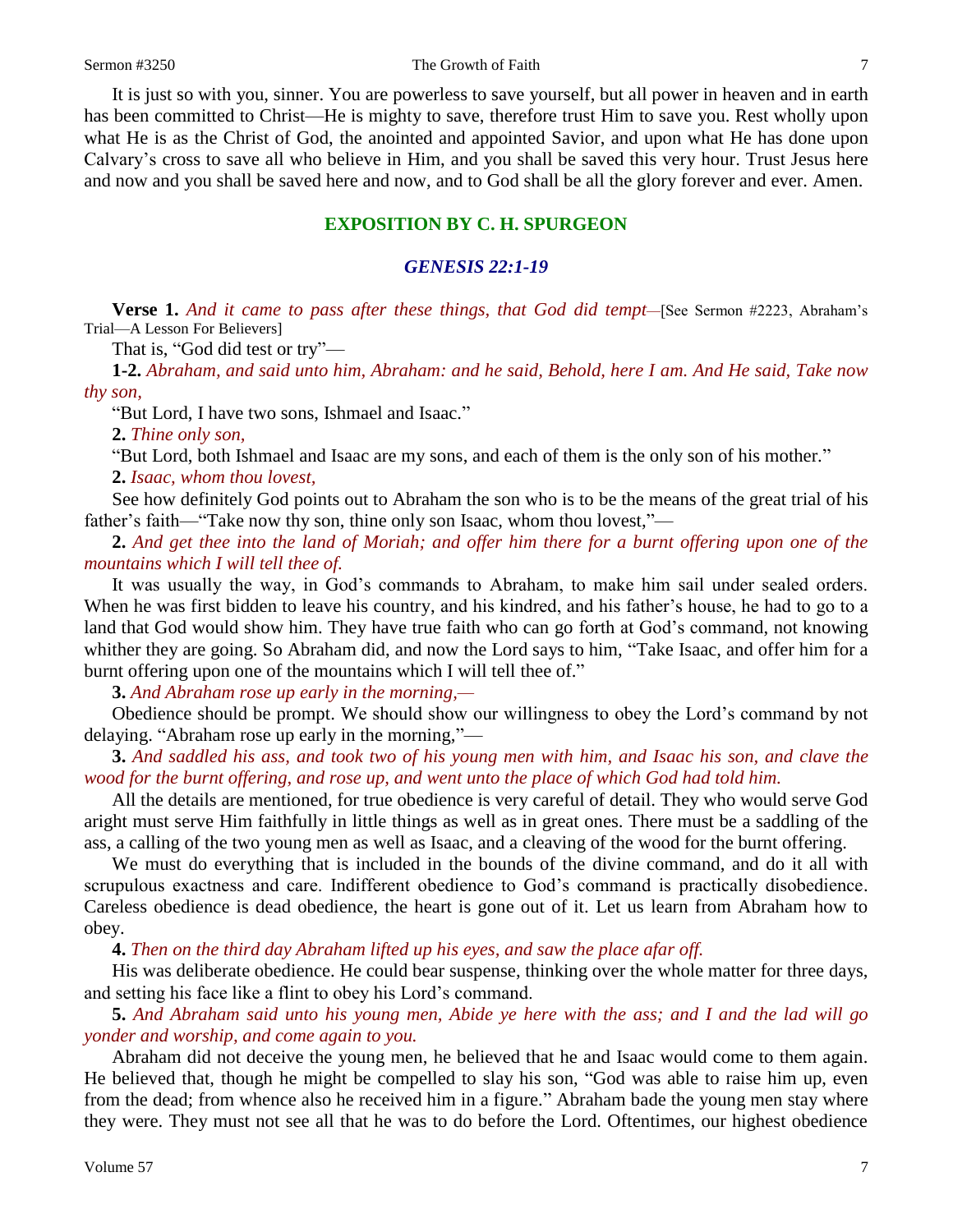must be a solitary one—friends cannot help us in such emergencies—and it is better for them and better for us that they should not be with us.

**6.** *And Abraham took the wood of the burnt offering, and laid it upon Isaac his son; and he took the fire in his hand, and a knife.*

That knife was cutting into his own heart all the while, yet he took it. Unbelief would have left the knife at home, but genuine faith takes it.

**6-8.** *And they went both of them together. And Isaac spake unto Abraham his father, and said, My Father: and he said, Here am I, my son. And he said, Behold the fire and the wood: but where is the lamb for a burnt offering? And Abraham said, My son, God will provide himself a lamb for a burnt offering: so they went both of them together.* 

Abraham here spoke like a prophet. In fact, throughout this whole incident, he never opened his mouth without a prophetic utterance. And I believe that when men walk with God, and live near to God, they will possibly even without being aware of it, speak very weighty words which will have much more in them than they themselves apprehend.

Is it not written, concerning the man whose delight is in the law of the Lord, "His leaf also shall not wither"? Not only shall his fruit be abundant, but his casual word, "His leaf also shall not wither." So was it with it Abraham. He spoke like a prophet of God when he was really speaking to his son in the anguish of his spirit—and in his prophetic utterance we find the sum and substance of the Gospel—"My son, God will provide himself a lamb for a burnt offering."

He is the great Provider and He provides the offering, not only for us, but for Himself, for the sacrifice was necessary to God as well as to man. And it is a burnt offering, not only a sin offering but an offering of a sweet savor unto Himself.

"So they went both of them together." Twice we are told this, for this incident is a type of the Father going with the Son and the Son going with the Father up to the great sacrifice on Calvary. It was not Christ alone who willingly died, or the Father alone who gave His Son, but "they went both of them together"—even as Abraham and Isaac did here.

**9.** *And they came to the place which God had told him of; and Abraham built an altar there,*

See him pulling out the large, rough, unhewn stones that lay round about the place, and then piling them up into an altar.

# **9-10.** *And laid the wood in order, and bound Isaac his son, and laid him on the altar upon the wood. And Abraham stretched forth his hand, and took the knife to slay his son.*

So that, in intent and purpose, he had consummated the sacrifice and therefore we read in Hebrew 11:17, "By faith Abraham, when he was tried, offered up Isaac: and he that had received the promises offered up his only-begotten son." He had virtually done so in the esteem of God, though no trace of a wound could be found upon Isaac.

How often God takes the will for the deed with His people! When He finds them willing to make the sacrifice that He demands, He often does not require it at their hands. If you are willing to suffer for Christ's sake, it may be that you shall not be caused to suffer—and if you are willing to be a martyr for the truth, you may be permitted to wear the martyr's crown even though you are never called to stand at the stake, the scaffold, or the block.

**11.** *And the angel of the LORD called unto him out of heaven, and said, Abraham, Abraham: and he said, Here am I.* 

Abraham always gives the same answer to the Lord's call, "Here am I."

**12.** *And he said, Lay not thine hand upon the lad, neither do thou any thing unto him: for now I know that thou fearest God, seeing thou hast not withheld thy son, thine only son from me.* 

The needful test had been applied and Abraham's faith had endured the trial. God knows all things by His divine omniscience, but now He knew by this severe test and trial which He had applied, that Abraham really loved Him best of all.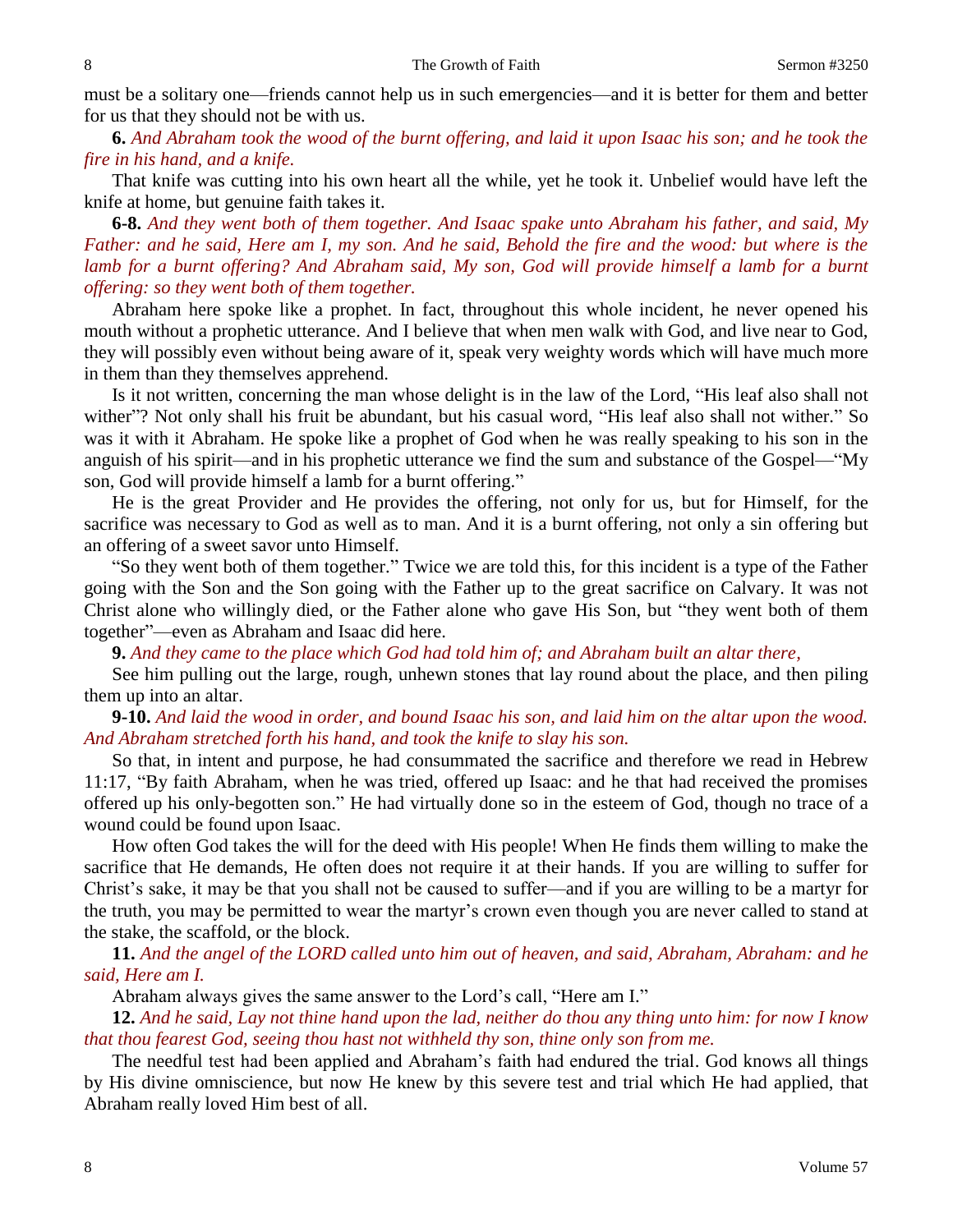Notice that the angel says, "Now I know that thou fearest God." I do not think that the gracious use of godly fear has ever been sufficiently estimated by the most of us. Here, the stress is not laid upon the faith, but upon the filial fear of Abraham. That holy awe, that sacred reverence of God is the very essence of our acceptance with Him. "The fear of the LORD is the beginning of wisdom." "The LORD taketh pleasure in them that fear him." This is a very different thing from slavish fear—it is a right sort of fear, the kind of fear that love does not cast out, but which love lives with in happy fellowship.

**13.** *And Abraham lifted up his eyes, and looked, and behold behind him a ram caught in a thicket by his horns: and Abraham went and took the ram, and offered him up for a burnt offering in the stead of his son.* 

Here is another type of our Savior 's great sacrifice on Calvary—the ram offered in the place of Isaac. How often do you and I have our great Substitute very near to us, yet we do not see Him because we do not lift up our eyes and look. "Abraham lifted up his eyes, and looked, and behold behind him a ram caught in a thicket by his horns." So, if you lift up your eyes, and look the right way, you will see the great sacrifice close by you, held fast for you, even as this ram was caught to die instead of Isaac. Oh, that you may have grace to turn your head in the right direction, and look to Christ, and live!

**14.** *And Abraham called the name of that place JEHOVAH-Jireh: as it is said to this day, In the mount of the LORD it shall be seen.* [See Sermon #1803, JEHOVAH-Jireh]

God will foresee. "God will—as we usually say—"provide," which is, being interpreted, "fore-see." He will have everything ready against the time when it will be needed. He who provided the ram for a burnt offering in the place of Isaac will provide everything else that is required. And you may depend upon it that He who, in the greatest emergency that could ever happen, provided His only-begotten and well-beloved Son to die as the Substitute for sinners, will have foreseen every other emergency that can occur, and will have fore-provided all that is needful to meet it. Blessed be the name of JEHOVAH-Jireh!

**15-16.** *And the angel of the LORD called unto Abraham out of heaven the second time, and said, By myself have I sworn, saith the LORD,*

"Because he could swear by no greater, he sware by himself."

**16-18**. *For because thou hast done this thing, and hast not withheld thy son, thine only son: That in blessing I will bless thee, and in multiplying I will multiply thy seed as the stars of the heaven, and as the sand which is upon the sea shore; and thy seed shall possess the gate of his enemies; And in thy seed shall all the nations of the earth be blessed; because thou hast obeyed my voice.*

There stands the old covenant, the covenant of grace made with Abraham concerning his seed. Paul writes to the Galatians, "Now to Abraham and his seed were the promises made. He saith not, And to seeds, as of many; but as of one, And to thy seed, which is Christ." It is in Christ that all the nations of the earth are to be blessed. If there is a nation that has not yet heard the Gospel, it must hear it, for so the promise stands, "In thy seed shall all the nations of the earth be blessed."

We may look for a glorious future from the preaching of Christ throughout every land, for so the covenant was made with Abraham because he had obeyed God's voice. God had been good to Abraham before that time, for he was His beloved friend, but now He lifts him up to a higher platform altogether and makes him a greater blessing than ever. It may be that God is about to test and try some of you in order that He may afterwards make you to be greater and more useful than you have ever been before.

**19.** *So Abraham returned unto his young men,*

As he said that he would.

**19.** *And they rose up and went together to Beer-Sheba; and Abraham dwelt at Beer-Sheba.* 

So the Lord bore His servant through this great trial, and blessed him more than He had ever blessed him before.